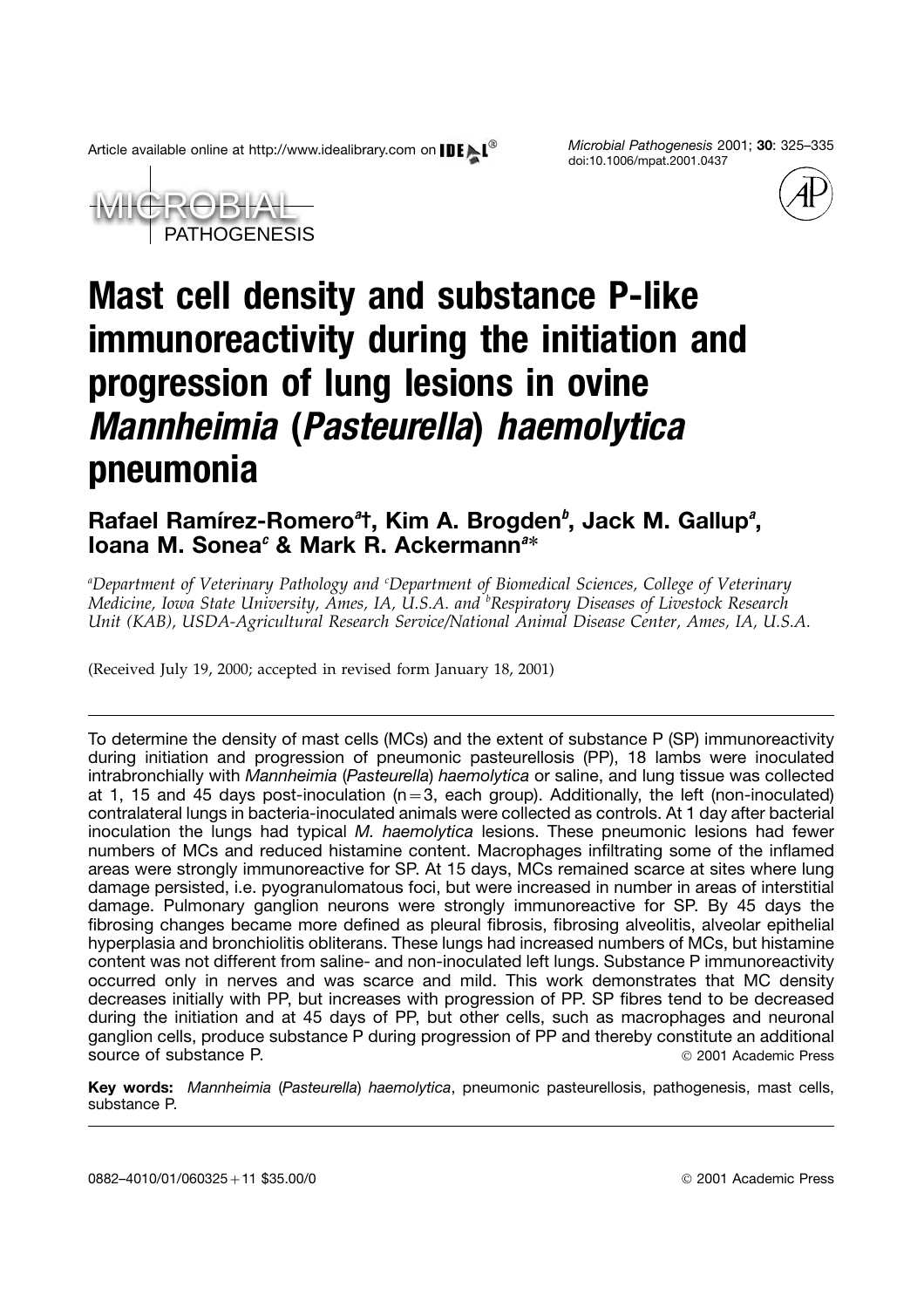In the lung, MCs orchestrate both the in-<br>
flammatory and immune responses [\[1\]](#page-9-0). Mast<br>
cells produce an array of vasoactive compounds<br>
and cytokines necessary to mount the acute<br>
and cytokines necessary to mount the acute<br> important component in chronic inflammatory responses such as chronic lung diseases [\[3,](#page-10-0) [4\]](#page-9-0).

The unmyelinated C-fibres are an important **Results** component of the sensory innervation in the lung [\[5, 6\]](#page-9-0). These nerve fibres exert a functional Pathology connection with MCs through the neuropeptide substance P (SP) [\[7, 8\]](#page-9-0). Substance P acts on MCs, *Gross lesions* to induce MC activation [8]. Conversely, MC Animals ino to induce MC activation [\[8\]](#page-9-0). Conversely, MC Animals inoculated with *M. haemolytica* had

also influences the local immune response [\[11\]](#page-9-0). Although SP is mostly produced by un-<br>myelinated C-fibres, this neuropeptide is also The lungs of animals killed 1 day post-<br>normally expressed by small numbers of thin inoculation with *M. haemolytica* had extensive<br>myel

### **326 R. Ramı´rez-Romero** *et al.*

**Introduction introduction fibrinous** pleuropneumonia in cattle and sheep [\[17, 18\]](#page-9-0). The pathogenesis of pneumonic pasteu-

tryptase acts as a signal molecule, cleaving and<br>activating a proteinase-activated receptor (PAR)-<br>2 located at the surface of sensory nerves, ex-<br>2 located at the surface of sensory nerves, ex-<br>erting a positive feedback

different unamination, admitional Apprensised and mecrosis typical of PP.<br>fibres, which normally do not express SP, can<br>acquire the capacity to express the neuropeptide<br>acquire the capacity to express the neuropeptide<br>flat These cells were supported by delicate strands \*Author for correspondence. E-mail: mackerma@ of fibrous connective tissue that contained<br>
\*Author for correspondence. E-mail: mackerma@ numerous lymphocytes and macrophages. The<br>
\*Present address: Departamento de Patologí

Medicina Veterinaria y Zootecnia, Universidad Autónoma de Nuevo León, Monterrey, N.L., México. epithelialization with numerous macrophages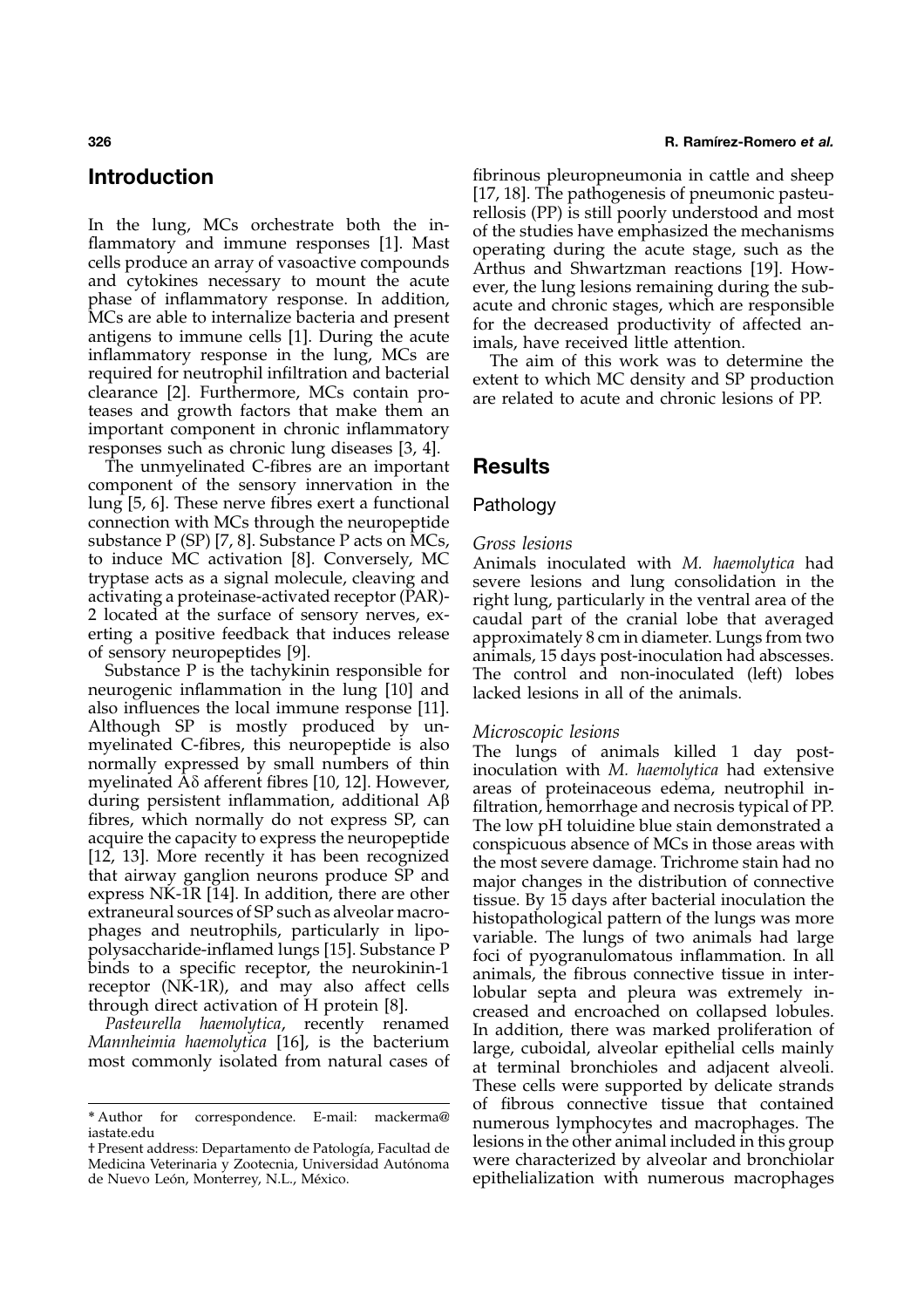

**Figure 1.** (a) Lung of bacteria-inoculated animal killed at 15 days. There are numerous mast cells, some of them hypertrophied. Low pH toluidine blue.  $Bar = 80 \mu m$ . (b) Lung of bacteria-inoculated animal killed at 45 days. There are several tortuous bronchioles lined by hyperplastic epithelial cells. These airways are partially-filled with exudate and surrounded by fibrous connective tissue. In one airway there is a stalk of epithelium that extends into the airway lumen and is supported by fibrous connective tissue (bronchiolitis fibrosa obliterans). Mallory's trichrome. Bar =  $80 \mu m$ . (c) Lung of bacteria-inoculated animal killed at 1 day. There are numerous immunoreactive leukocytes, mainly macrophages, infiltrating an area with extensive damage. Substance-P immunolabelling (no counterstain). Bar=80 m. (d) Lung of bacteria-inoculated animal killed at 15 days. There is a cluster of immunoreactive nerve fibres located in a bronchiolo–alveolar junction in an area of interstitial damage. Substance-P immunoreactivity (no counterstain). Bar =  $20 \mu m$ . (e) Lung of bacteria-inoculated animal killed at 15 days. There is an enlarged bundle of myelinated nerves containing many immunoreactive fragments around a bronchiole. Substance-P immunoreactivity (no counterstain). Bar = 80 µm. (f) Lung of bacteria-inoculated animal killed at 15 days. There is a large immunoreactive neuron and fragments of myelinated and unmyelinated nerve fibres immunoreacting in ths submucosa of a large bronchus. Substance-P immunolabelling (no counterstain). Bar =  $20 \mu m$ .

in alveolar spaces. The toluidine blue special Mast cells were numerous in these areas of

changes that included epithelial cell proliferation the alveolar lumen with occasion alveoli and bronchioles. These small airways, neutrophils and cell debris. in alveoli and bronchioles. These small airways, which appeared tortuous, sometimes contained Lung of control and non-inoculated (left fibrous connective tissue forming organized lobe) lacked significant lesions. The density of masses inside lumen (bronchiolitis fibrosa obliterans) [Fig. 1(b)]. These areas alternated with lungs of animals that received the bacterial others that had alveolar atelectasis or em- inoculum was typical for lambs of this age [\[20,](#page-9-0) physema and others with no significant changes. [21](#page-9-0)]. The density and distribution of pulmonary The pleura and interlobular septa were mark- fibrous connective tissue was also typical for edly expanded by a dense connective tissue. ovine lung.

stain demonstrated a marked increased number fibrosis, however, they were even more numerof MCs [Fig. 1(a)]. ous in those adjacent areas of alveoli and Animals killed at 45 days after bacterial in- bronchioles with epithelial hyperplasia. Macrooculation had a variable degree of chronic phages were the dominant cell population in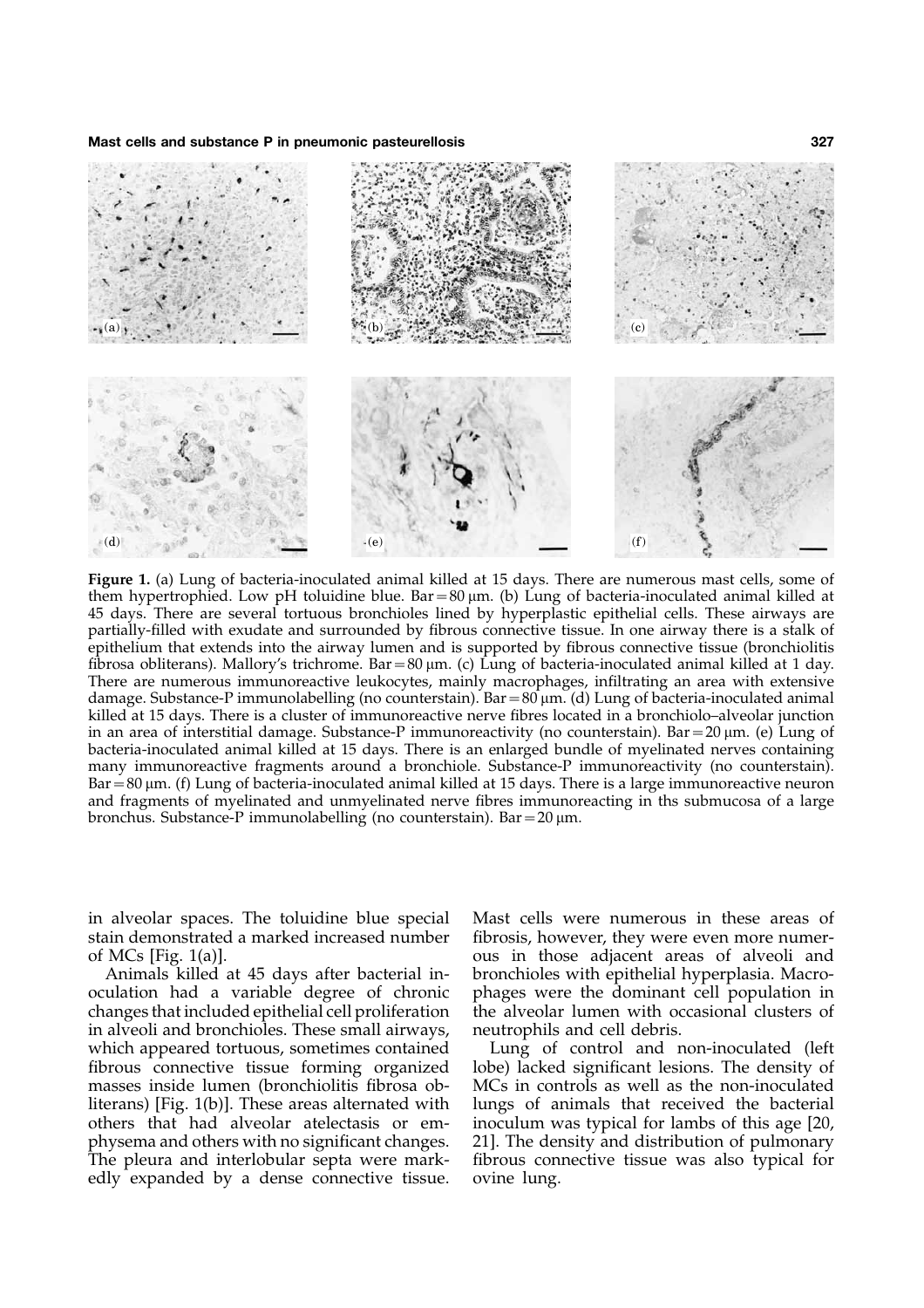### Mast cell quantification

The number of stained MCs was altered in bacterial inoculated animals. Those animals killed at 1 day after bacterial inoculation had fewer numbers of pulmonary MCs in their right (inoculated) lungs in comparison with the corresponding controls ( $P$ <0.01). Similarly, when the right and left (non-inoculated) lungs in this bacteria-inoculated group were compared, the right lungs had fewer MCs (*P*<0.05). In the case of animals killed at 15 days after bacterial inoculation, the numbers of MCs were not significantly different from controls killed at the same time period, or from the non-inoculated contralateral lungs. These bacteria-inoculated lungs had a high variability in the numbers of MCs, whereas one animal with interstitial pneumonia had higher numbers, the others with **Figure 2.** Mast cell density in the lung. (■) Saline, pyogranulomatous lesions had lower numbers. (□) *M. haemolytica*, (□) non-inoculated. \*\* denotes at 1 and 45 days were significantly different <sup>were</sup> (*P*<0.05), however, both share similarities with <sup>(ab).</sup> the number of MCs of animals killed at 15 days (Fig. 2). that only bacteria-inoculated lungs had sig-

Bacteria-inoculated animals killed at 1 day post-<br>inoculation had reduced concentrations of his-<br> $(Fig. 3)$ . tamine in their inoculated lungs compared to controls (*P*<0.001), as well as compared to their non-inoculated contralateral lungs (*P*<0.01). Substance *P*-like immunoreactivity (SP-Li) However, neither the bacteria-inoculated groups had significant differences in these comparisons. immunoreactivity appeared mostly in leu-



(□) *M. haemolytica*, (□) non-inoculated. <sup>∗∗</sup> denotes<br> $P<0.01$ ; \* denotes  $P<0.05$ . At 1 day, bacteria-in-The bacteria-inoculated animals killed at 45 days *P*<0.01; <sup>∗</sup> denotes *P*<0.05. At 1 day, bacteria-in-<br>after inoculation had higher numbers of MCs in soculated animals had a lower number of MCs in after inoculation had higher numbers of MCs in coulated animals had a lower number of MCs in<br>thoir right lungs than the corresponding controls lung than saline-inoculated control animals their right lungs than the corresponding controls<br>( $P<0.01$ ) as well as their non-inoculated contra-<br>lateral lungs ( $P<0.05$ ). Comparisons of the three<br>time points within each treatment showed that<br>only bacteria-inoculate parisons of the three time points within each a significant difference in MC numbers in bacteriatreatment showed that only bacteria-inoculated inoculated lungs over time. The numbers of MCs in lungs had significantly different numbers of animals killed at 1 (a) and 45 days (b) were sig-<br>MCs ( $P < 0.005$ ). The MCs value of animals killed nificantly different ( $P < 0.05$ ), however, both values MCs (*P*<0.005). The MCs value of animals killed nificantly different (*P*<0.05), however, both values at 1 and 45 days were significantly different were not significantly different from MC at 15 days

nificantly different concentrations of histamine Histamine determination (*P*<0.005). The histamine content of animals killed at 45 days was significantly different from

killed at 15 days or those killed at 45 days At day 1 after bacterial inoculation, the SP-Li Nonetheless, at 45 days, the concentrations of kocytes surrounding or enmeshed in the areas histamine in the bacteria-inoculated lungs were of most severe damage [Fig. 1(c)]. These cells higher and closer to significance when compared reacted strongly, although less than nerve fibres. with both controls  $(P=0.055)$  and the contra- Serial sections stained with H&E showed that lateral lobes  $(P=0.052)$ . Comparisons of the most of the cells were macrophages. The imthree time points within each treatment showed munoreactivity of nerve fibres associated with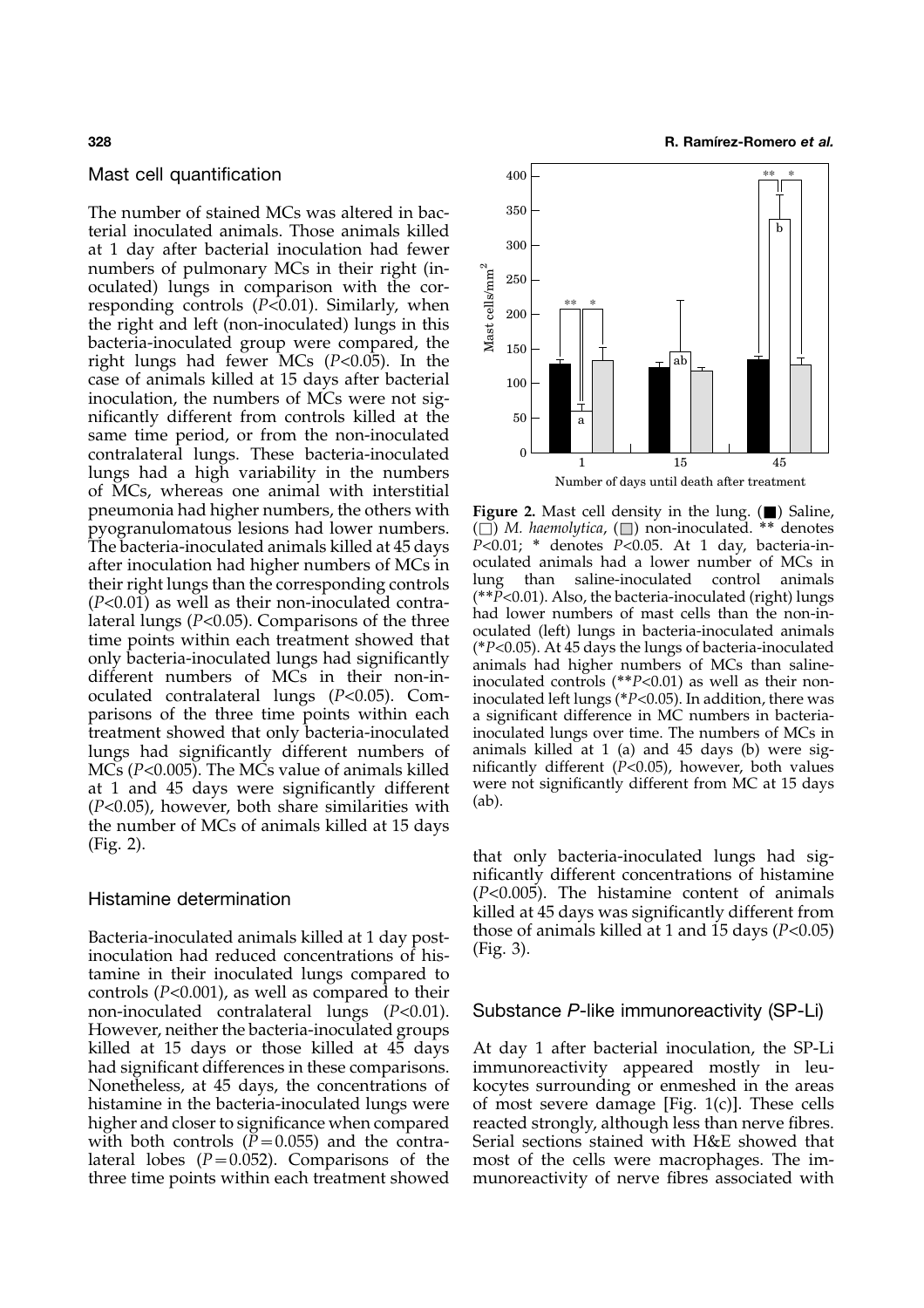**Mast cells and substance P in pneumonic pasteurellosis 329**



Figure 3. Histamine content in the lung. ( $\blacksquare$ ) Saline,<br>  $P<0.01$ ; \* denotes  $P<0.05$ . At 1 day, bacteria-<br>
inculated animals had a lower amount of histamine<br>
in their lungs than saline-inoculated control animals<br>
(\*\* inoculated (left) lungs in bacteria-inoculated animals<br>(*\*\*P*<0.01). In addition, there were significant dif-<br>finilarly, small unmyelinated fibres and some<br>ferences in histamine content over time. The his-<br>myelinated fibre ferences in histamine content over time. The histamine content of animals killed at 45 days (b) was around small bronchioles and small blood ves-<br>significantly higher than those values of animals sels. The immunore activity was extremely rare

particularly in areas of most severe damage. inoculated lungs.

By day 15 after bacterial inoculation the SP-Li immunoreactivity was mostly confined to nerve fibres. However, the large macrophages Additional studies surrounding the areas of necrosis in the pyogranulomatous abscesses had a mild im- *Immunofluorescence* munoreactivity. Many of the nerve fibres Some of the lungs of control animals as well as immunoreacted strongly, were thicker, and in bacteria-inoculated sheep had immunothe tortous bronchiolo–alveolar junctions [Fig. fluorescence for *Mycoplasma ovipneumoniae*. 1(d)], around small blood vessels and in alveolar There was no massive accumulation of antigen walls. Furthermore, some affected small bron- in any of the positive sections or was there a chioles had also irregularly thickened immuno- positive reaction related to infiltrating or exreactive unmyelinated fibres. Occasionally, udating cells. enlarged myelinated fibre bundles had many immunoreactive fragments [Fig. 1(e)]. Some *Serology* large peribronchial ganglion neurons located in All of the animals had positive titres to *M.* the submucosa of a few bronchi had an intense *haemolytica* at arrival that ranged 4–32 with an immunoreaction [Fig. 1(f)]. All of these changes average mean and SEM of  $18.88 \pm 2.66$ . After were observed in areas where there was epi- challenge the titres of control animals remained thelial cell proliferation. The SP-Li im- unchanged whereas the titres of bacteriamunoreactivity was more scant in areas of inoculated animals varied (Table 1).

extreme parenchymal fibrosis and was rare in areas of pleural and interlobular fibrosis.

The SP-Li immunoreactivity in bacteriainoculated animals at 45 days after challenge had a decreased pattern of distribution with variable intensity, that was mostly mild. Moreover, none of the lungs had immunoreactivity of peribronchial neuronal bodies. This group also lacked any extraneural SP-Li immunoreactivity.

The lung of controls and the corresponding non-inoculated lungs in bacteria-inoculated animals had a pattern of immunoreactivity similar to that described in horses [\[22, 23\]](#page-10-0) and sheep [\[21\]](#page-9-0). The immunoreaction was present in small nerve fibres that had the typical varicosities of unmyelinated C-fibres in the lamina propria and submucosa of bronchi and in the adventitia in significantly higher than those values of animals sels. The immunoreactivity was extremely rare killed at 1 (a) and 15 days (a) (*P*<0.05). in terminal bronchioles and alveoli and when it was recognized showed very tiny nerve fibres. Nonetheless, the immunoreactive nerve fibres showed a more consistent pattern of distribution the airways and blood vessels was decreased, and stronger immunoreaction than bacteria-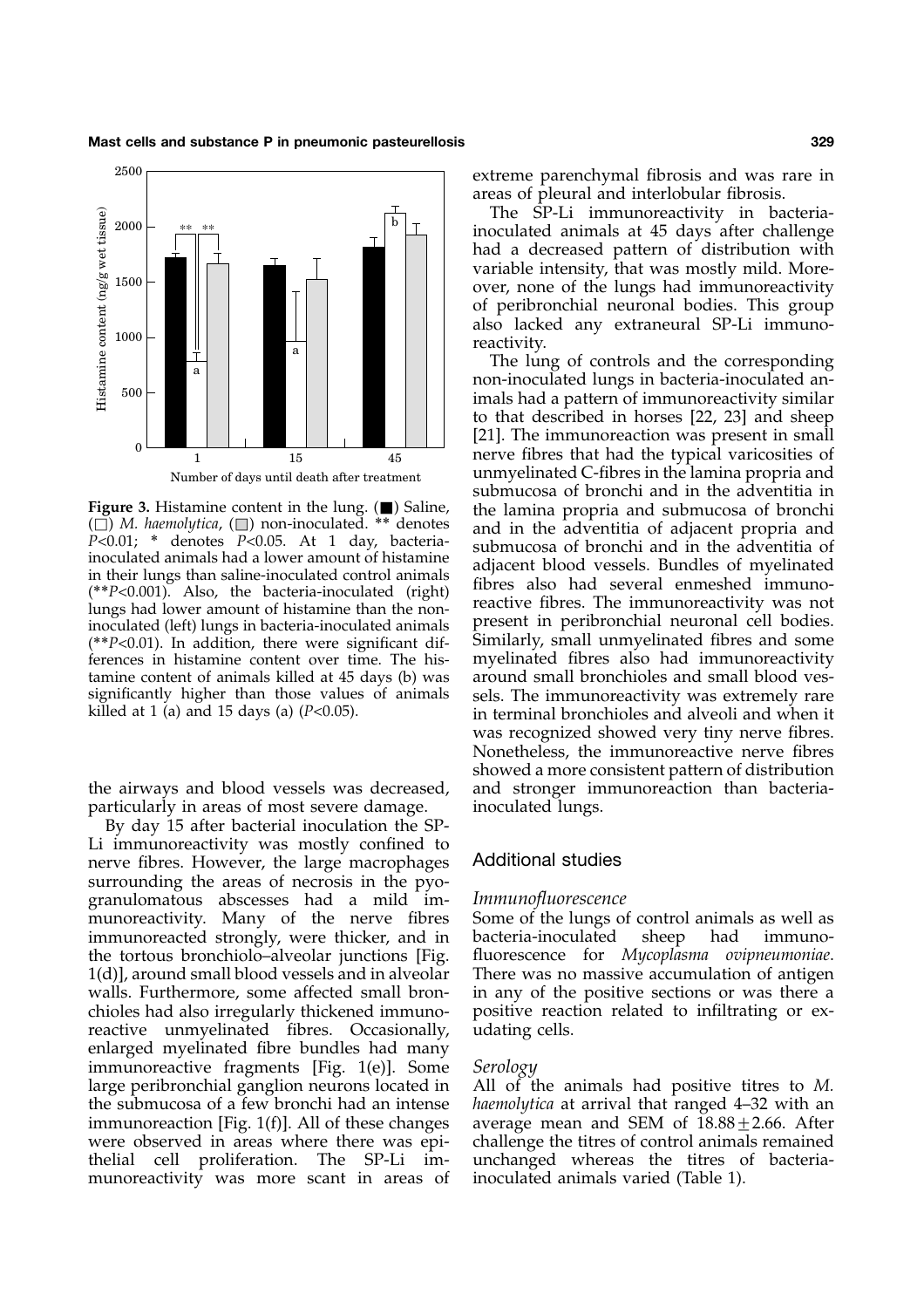|                          | Titre |                                                                                         |  |
|--------------------------|-------|-----------------------------------------------------------------------------------------|--|
| Group                    |       | Day 1 Day 15 Day $45$                                                                   |  |
| M. haemolytica<br>Saline |       | $18.9 \pm 2.7$ $48.0 \pm 16.0$ $52.8 \pm 8.1$<br>$18.9 + 2.7$ $18.9 + 2.7$ $18.9 + 2.7$ |  |

| Group                    | Average cfu/g M. haemolytica |                   |  |
|--------------------------|------------------------------|-------------------|--|
|                          | Day 1                        | Day $15$ Day $45$ |  |
| M. haemolytica<br>Saline | 240                          | 1340              |  |

The extent of mast cell alterations in subacute normally express the preprotachykinin-I gene and chronic PP has not been previously de- mRNA which encodes SP and neurokinin A; termined. The increases in MCs at 15 and 45 however, during lung inflammation induced by days post-inoculation in our study is similar to lipopolysaccharide, preprotachykinin gene-I increases seen by Sorden and Castleman in rats mRNA expression is increased two- to four-fold infected with respiratory syncytial virus [\[29\]](#page-10-0). and SP can be recognized by immuno-The increases in MCs at 15 and 45 days occurred histochemistry [\[15\]](#page-9-0). Thus, it is logical to assume mostly in those areas with epithelializing that in our study the induction of pulmonary changes in pulmonary alveoli and bronchioles. inflammation by *M. haemolytica* exerted a similar This pattern of MC proliferation may represent stimulus that resulted in recognition of SP-Li a functional relationship with epithelial cells immunoreactivity in infiltrating leukocytes. Albecause MC tryptase is a potent mitogen for though serial sections stained with H&E dembecause MC tryptase is a potent mitogen for epithelial cells in the respiratory tract [\[30\]](#page-10-0). Al-<br>though there was increased deposition of fibrous main cell type with immunore activity, neutroconnective tissue at these timepoints, the role of MC on fibroplasia is not fully understood. Thus, in addition to sensory C-fibres, in-Fibrosis can occur independent of MC [\[31–33\]](#page-10-0), flammatory cells infiltrating the lung may be an however, MC contain proteases and growth fac- important source of tachykinins. This extrators that stimulate lung fibroblast proliferation neural contribution may favour an inflamand synthesis of type I collagen [\[3, 4\]](#page-9-0). MCs- matory imbalance that results in severe lung fibroblast heterotypic contacts induce MC syn- damage [\[15](#page-9-0)] accompanied by fibroplasia [\[28\]](#page-10-0). thesis of interleukin-4, which augments fibro- The nerve fibres associated with airways and blast proliferation [\[34, 35\]](#page-10-0). blood vessels located in areas of severe damage

### **330 R. Ramı´rez-Romero** *et al.*

**Table 1.** Average serum titres to *M. haemolytica* for The lack of a significant increase in histamine experimental groups at 15 and 45 days contrasts the increase in MCs present at these timepoints. In the lung, local environmental conditions influence maturation of MCs [34], and this most likely occurs asyn-chronously for each MC [\[42\]](#page-10-0). It is possible that *higher numbers of MCs in the chronic pneu*monic lesions (45 days) includes a large population of immature MC that contain low amounts of histamine. Recognition of immature MCs with Table 2. Isolation of *M. haemolytica* from lung of low histamine content by toluidine blue is not possible, because the expression of the pro-<br>experimental groups teoglycan matrix in their granules occurs prior to maturation and regulates the content of histamine, proteases and other granule com-ponents [\[43\]](#page-10-0).

The reduction in MCs and decreased levels of *M. histamine in areas of severe lung damage at 1 day after bacterial inoculation are consistent* with another study in calves [\[24\]](#page-10-0). However, our histamine findings differ from a study dem-Bacteriology<br>
M. haemolytica was recovered from bacteria-<br>
inoculated animals at 1 day and 15 days after<br>
challenge but not at 45 days or lungs of saline-<br>
inoculated controls (Table 2).<br>
inoculated controls (Table 2).<br>
in enchyma [\[26\]](#page-10-0).

It was an unexpected and striking finding **Discussion**<br>**Discussion** areas of severe lung damage had SP-Li immunoreactivity. In rats, alveolar macrophages main cell type with immunoreactivity, neutro-<br>phils can also be a source of SP in rats [15, 27].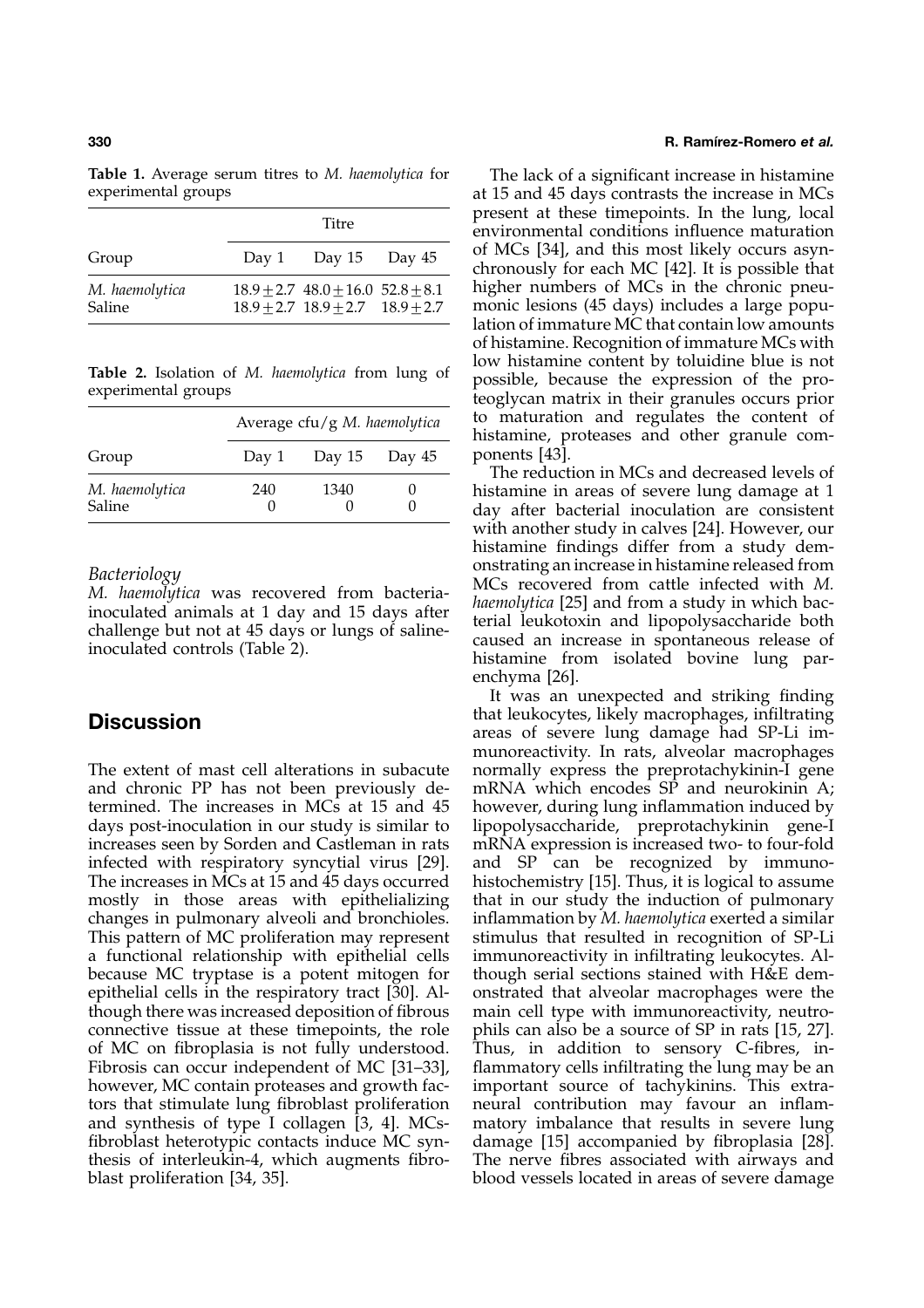can be seen with musculoskeletal injury [\[36, 37\]](#page-10-0) day 1) contained antigen to *M. ovipneumoniae*, and in some studies of asthma [\[38\]](#page-10-0). Although the reaction was minimal and not associated we recognized a trend of increased SP-Li im- with the *M. haemolytica* lesions. In addition, munoreactivity of nerve fibres in some areas of histological changes considered characteristic of interstitial damage at 15 days after bacterial *Mycoplasma* spp. infection [\[17\]](#page-9-0) were rarely seen challenge, we did not carry out a morphometric- in these animals and control animals lacked such quantitative evaluation. In the respiratory tract, lesions. Therefore, the changes are most likely nasal septum, whereas the lung has few fibres to bacteriological studies, no viable *M. haemo*and most of them are associated with large *lytica* were recovered from the lungs of animals airways [\[21](#page-9-0)[–23](#page-10-0)]. Therefore, an accurate analysis killed at 45 days. Thus, even in absence of the of density of SP nerve fibres in the lung was not infectious agent, the chronic lesions persist. feasible. Based in our findings, we propose that the

at 15 days post-inoculation, but not in control the acute phase of PP (day 1) create an inanimals, was an unusual and striking finding flammatory imbalance that favours an excessive and may represent a phenotypic switch in sub-<br>degranulation of MCs. Then, the excessive mestance P production by these cells. In general, it diators released and the augmented production is widely accepted that the majority of SP nerve of SP promote tissue damage and fibrosis. Subfibres within the lung have their cell bodies sequently, during the sub-acute phase (15 days), located extrapulmonary in the nodose ganglion SP is produced not only by extrinsic sensory located extrapulmonary in the nodose ganglion of the vagus nerve with lesser numbers in the neurons, but also by intrinsic pulmonary (ganthoracic dorsal root ganglia [\[5, 6\]](#page-9-0). The presence glionic) neurons, probably to sustain an adof SP in intrapulmonary neurons has not been equate balance between inflammatory reaction consistently recognized [14]. Horses [22, 23, 39] and immune response. At this time point MCs and sheep [\[21\]](#page-9-0) lack SP in intrapulmonary neur- proliferate and promote the epithelializing ons, whereas it is present in cats [\[40\]](#page-10-0). In certain changes that characterize this stage. Finally, durmodels of inflammatory pain there is a pheno- ing the chronic phase (45 days), when the fibrotic typic switch of primary sensory neurons, which changes are more defined and MCs are numernormally do not express SP, to produce SP dur- ous, the diminished SP immunoreactivity may ing persistent inflammatory injury [\[12, 13\]](#page-9-0). Ap- allow enhanced inflammatory reactions. Future parently, this transcriptional and post- studies are needed to address the expression translational plasticity is induced mainly by and distribution of the NK-1R during the acute nerve growth factor [\[12, 13\]](#page-9-0), and MCs are an and chronic lesions in PP. important source of nerve growth factor [\[41\]](#page-10-0). Thus, as has been demonstrated in models of inflammatory pain [\[12, 13\]](#page-9-0), the expression of SP-Li immunoreactivity in many nerve bundles and **Materials and Methods** some ganglion neurons recognized here may represent a novel or augmented expression of Experimental animals SP to sustain the inflammatory reaction.

in animals surviving an acute episode of PP, 3 months old, were obtained from Iowa State complete resolution of lung lesions is rare. The University, Laboratory Animal Resources. The parenchymal changes commonly include se- animals had been weaned previously and adquelae such as bronchiolitis obliterans, bron- apted to a commercially available grower ration. chiectasia, pulmonary sequestra and abscesses, These animals were arbitrarily assigned to two pulmonary fibrosis and chronic pleuritis with large groups, which were maintained in entirely fibrous pleural adhesions [\[17, 18\]](#page-9-0). In the present climate controlled isolation rooms until their study, all of these changes were found in animals killing. After 24 h, one group received *Mann*killed at 15 and 45 days after bacterial in- *heimia* (*Pasteurella*) *haemolytica* while the other oculation. In addition, alveolar and bronchiolar received saline. Subsequently, these large groups

reacted only moderately, probably due to an epithelialization was a prominent and consistent early depletion of neuropeptides. The feature. Although some of the lungs included Alterations in SP-immunoreactive nerve fibres in these groups (as well as the groups killed at SP nerve fibres occur with highest density in the the result of *M. haemolytica* infection. According

SP-Li immunoreactivity in neuronal bodies extraneural sources (macrophages) of SP during and immune response. At this time point MCs

Dungworth [\[17\]](#page-9-0) and López [\[18\]](#page-9-0) agree that Eighteen sheep, of both sexes and mixed breed,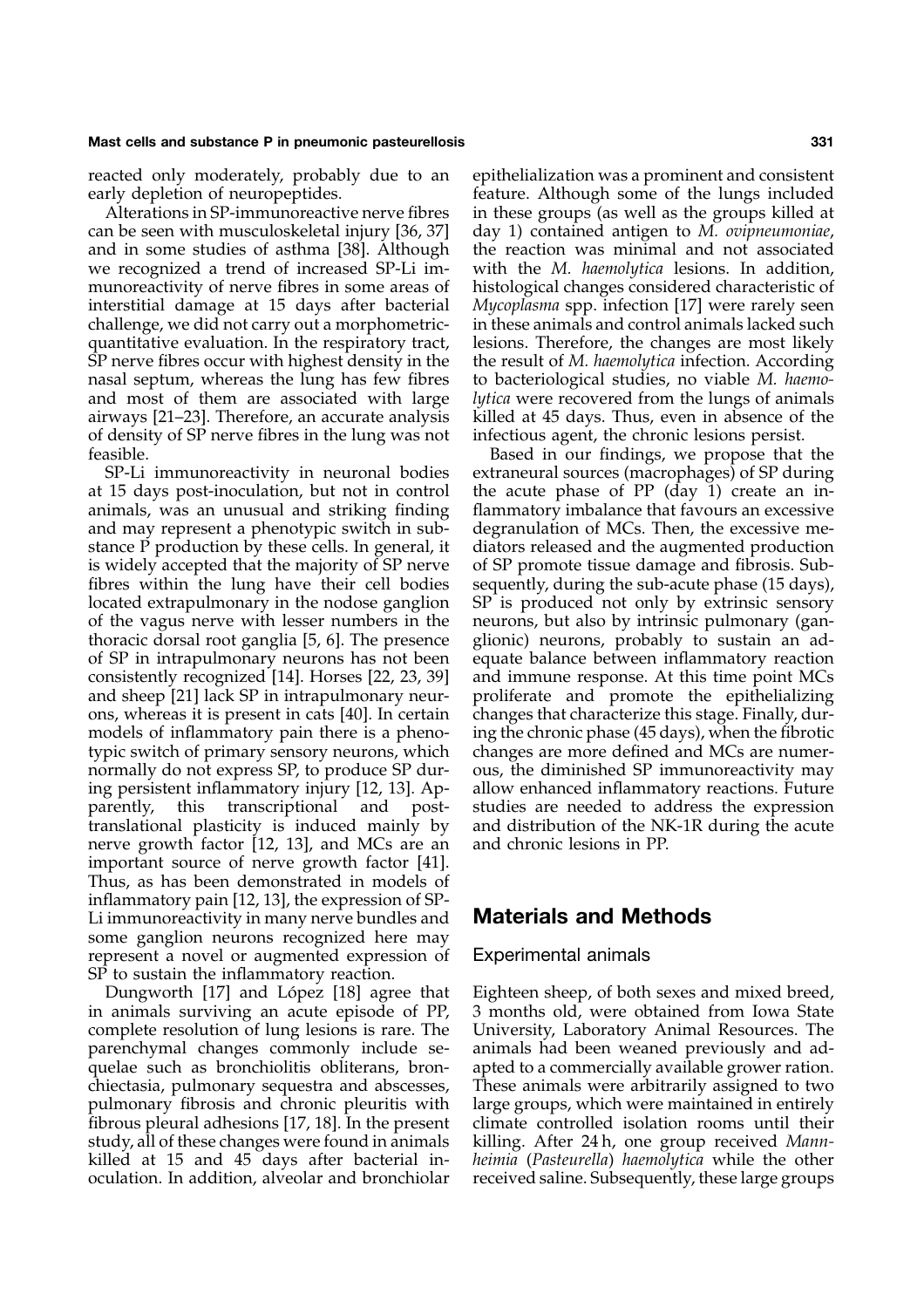| Table 3. Experimental design |  |
|------------------------------|--|
|------------------------------|--|

|                                                      | Time of death               |                               |                               |
|------------------------------------------------------|-----------------------------|-------------------------------|-------------------------------|
| Treatment                                            | 1 day                       | 15 days                       | 45 days                       |
| M. haemolytica*<br><b>Saline</b><br>Non-inoculated** | $n=3$<br>$n = 3$<br>$n = 3$ | $n = 3$<br>$n = 3$<br>$n = 3$ | $n = 3$<br>$n = 3$<br>$n = 3$ |

∗ *Mannheimia haemolytica* (strain 82–25) was grown in tryptose broth medium for 3 h at 37°C and then suspended in Histopathology, mast cell staining and pyrogen-free saline to achieve  $1 \times 10^8$  cfu/ml. The bacteria-<br>inoculated animals received 5 ml of the bacterial inoculum qua inoculated animals received 5 ml of the bacterial inoculum into the right cranial lobe bronchus whereas the controls

were subdivided in accordance to the time of<br>death at 1, 15, and 45 days after inoculation.<br>This arrangement resulted in six groups, each<br>one with three animals (Table 3). The Iowa State<br>University Animal Care Review Commi

Animals were killed with an intravenous overdose of sodium pentobarbital. Samples were collected from the site of inoculum deposition Histamine determination in the right cranial lung lobe. One sample was proximal to hilum and included the cranial bron- The content of histamine in the lung was measchus, the other was distal and included the ured employing an enzyme immunoassay (Hisapex of the caudal part of the cranial lobe. tamine Enzyme Immunoassay Kit, Immunotech, Additionally, from those animals that received Marseille, France). The lower limit of detection the bacterial inoculum, similar samples from the of this assay is  $0.5$  nM and the specificity is  $100\%$ contralateral, cranial left lobe were also collected. to acylated histamine. Briefly, 50 mg of tissue

### **332 R. Ramı´rez-Romero** *et al.*

**Table 3.** Samples were obtained in duplicate to be fixed by immersion in 10% neutral buffered formalin (48 h at 4°C). Furthermore, small pieces of lung tissue from the same areas were collected in cryo-vials (Nunc CryoTube, Nalge Nunc International, Naperville, IL, U.S.A.) and maintained at  $-80^{\circ}$ C for histamine determinations and bacteriological studies.

received the same volume of pyrogen-free saline (PFS). Tissues fixed in Carnoy's fixative were processed<br>\*\* Additionally, the left (non-inoculated) lungs of the bac-<br>teria-inoculated animals were used as contralateral negand low pH toluidine blue. The special stains

taining the corresponding sections of the right lung (proximal and distal parts of the cranial Inoculation lobe) were assessed by light microscopy. The slides were assessed blindly and MC density Mannheimia haemolytica (strain 82–25, originally<br>
recovered from a natural case of PP in sheep)<br>
was determined by counting the numbers of<br>
was grown in tryptose broth medium for 3 h at<br>
400 × magnification. The procedure averaging these values. A similar procedure was carried out in the left, non-inoculated lungs of Collection of lung samples the animals that received the bacterial inoculum. The values were expressed as MCs/mm<sup>2</sup>.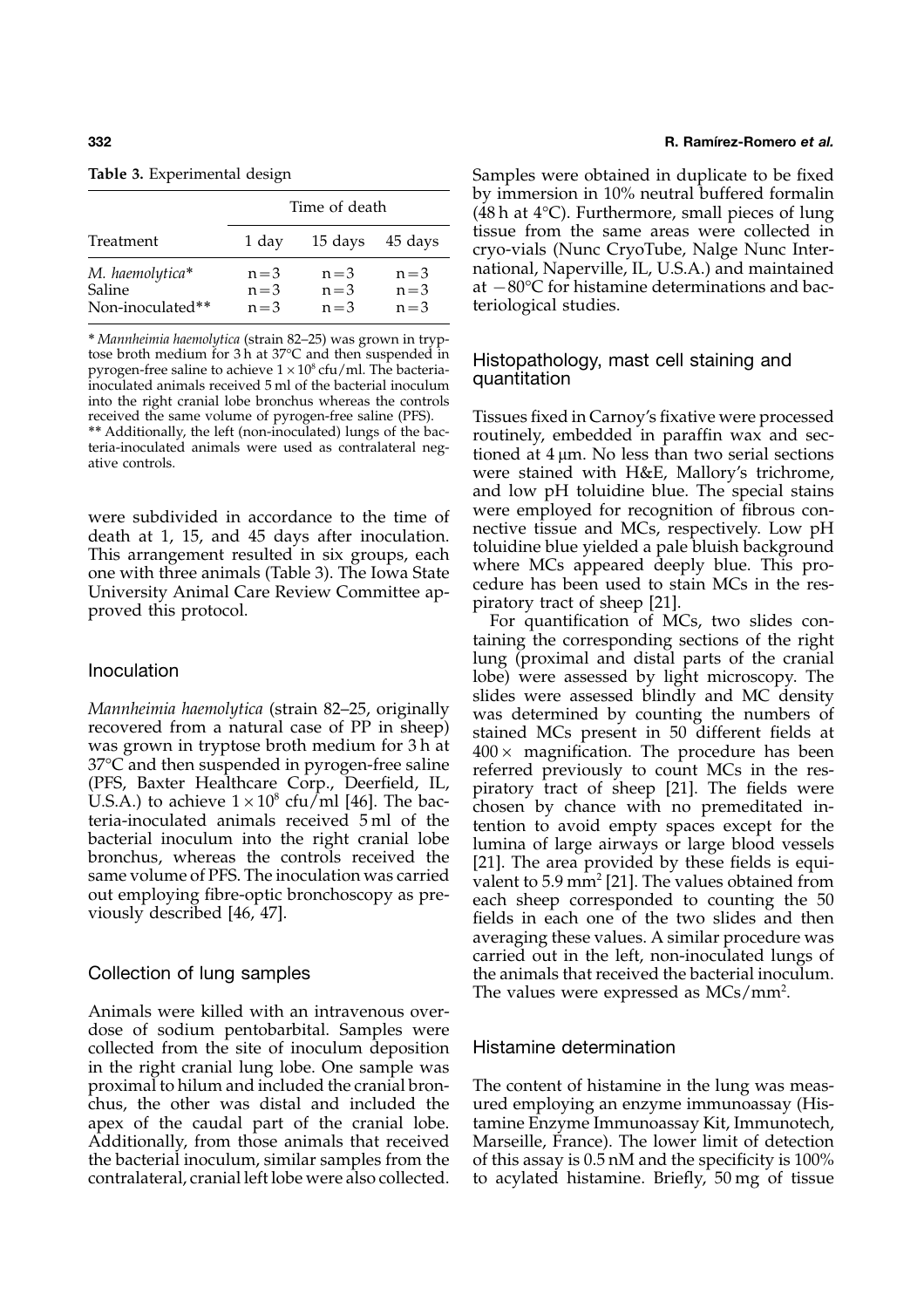were placed in a plastic tube containing  $500 \mu l$  1 h. Finally, slides were rinsed again and a metal of 0.2 N HClO<sub>4</sub>. The tissue was homogenized enhanced DAB substrate that utilizes cobalt and centrifuged at  $10\,000 \times g$  for 5 min at 4<sup>o</sup>C. chloride and nickel chloride (ImmunePure<sup>®</sup> Supernatant was collected and added to an equal volume of 1 M, pH 9.25 of  $K_2B_4O_7$ . Subsequently, volume of 1 M, pH 9.25 of  $K_2B_4O_7$ . Subsequently, Chemical Co., Rockford, IL, U.S.A.) was added the sample was centrifuged again and the super-<br>for 15 min. The slides were then rinsed thornatant collected. Then the samples were acylated oughly in ultrapure water and, without counas suggested by the manufacturer. A microplate terstaining, they were dehydrated through with antibody-coated wells was filled with the alcohols, cleared in xylene, and coverslipped in tissue supernatants and incubated for 2 h at 4°C Permount (Sigma Chemical Co.). The positive with shaking at 350 rpm. The wells were rinsed reaction at the site of antigen-antibodyand the substrate was added for incubation peroxidase complex produced a dark brown/ during 30 min at room temperature. The reaction black precipitate. Negative controls in which the was stopped and the plate was read in an primary antibody was normal rabbit serum gave automated spectrophotometer at 410 nm. The no immunostaining. Small intestine sections histamine content was expressed in ng of his- (ileum) from sheep were used as positive contamine/g of wet weight of lung tissue. trols because these areas contain mysenteric and

Replicate sections from routinely processed reaction with other related tachykinins was posformalin-fixed tissues were stained with H&E sible, the term SP-like (SP-Li) immunoreactivity and with immunoperoxidase stain for SP. The is preferred. immunohistochemical procedure has been employed to stain the SP nerve fibres in the respiratory tract of sheep [\[21\]](#page-9-0). Substance P immunoreactivity was determined employing Additional studies a rabbit anti-SP primary antibody (Peninsula Laboratories, Inc., San Carlos, CA, U.S.A.). Small pieces of the right lung were collected Briefly, the slides were heated in an oven for in cryo-embedding medium (OCT compound, 30 min at 58°C and deparaffinized in xylene and Miles Inc., Elkhart, IN, U.S.A.) and stored at a succession of graded alcohols. Subsequently,  $-80^{\circ}$ C. This material was subsequently secthey were subjected to peroxidase blocking by tioned in a cryostat and prepared to detect immersing the slides in a solution of  $0.9\%$   $\text{H}_2\text{O}_2$  *Mycoplasma ovipneumonia* by indirect immunofor 40 min. After several rinses in buffer (Wash fluorescence employing a rabbit anti-*M. ov-*Buffer, BioGenex, San Ramon, CA, U.S.A.) the *ipneumoniae* antiserum. The procedure is a slides were incubated at room temperature for modified protocol from the technique described 20 min with a solution containing 10% normal by Amanfu *et al*. [\[48\]](#page-10-0). Only an inconsistent and goat serum and 3% bovine serum albumin (Elisa- minimal amount of antigen was present and grade BSA, Sigma Chemical Co., St. Louis, MO, sections lacked significant lesions of *M. ovi-*U.S.A.) dissolved in buffer. Then, the slides were *pneumoniae* infection. incubated in a humidified and sealed chamber Samples of blood were taken from each animal at 4°C for 96 h with the primary antibody diluted the day after arrival to isolation rooms and the 1:10 000 in antibody diluent (Common Antibody day scheduled for death. Passive hem-Diluent, BioGenex, San Ramon, CA, U.S.A.). The agglutination titres to *M. haemolytica* liposlides were rinsed several times and subjected polysaccharide were assessed from these to incubation at room temperature for 1 h with samples [\[49](#page-10-0)]. the secondary antibody (affinity-purified biotin- Samples maintained at −80°C were used for labelled, Goat anti-Rabbit IgG  $[H+L]$ , Kirke- serial dilution and plated on sheep blood agar gaard & Perry Laboratories, Gaithersburg, MD, (TSA/sheep blood agar; Remel, Lenexa, KS, U.S.A.) diluted 1:200. After several rinses, the U.S.A.) to determine the cfu/mg of lung tissue. peroxidase-conjugated streptavidin reagent (Su- The identification of the bacterial isolates was per Sensitive HRP, BioGenex) was added (un- carried out by conventional bacteriological prodiluted) for incubation at room temperature for cedures.

chloride and nickel chloride (ImmunePure<sup>®</sup><br>Metal Enhanced DAB Substrate Kit. Pierce for 15 min. The slides were then rinsed thorreaction at the site of antigen–antibody– submucosal plexuses with large numbers of immunoreactive nerve fibres and nerve cells Substance P immunohistochemistry bodies. As we did not characterize the peptide reacting with our primary antibody and a cross-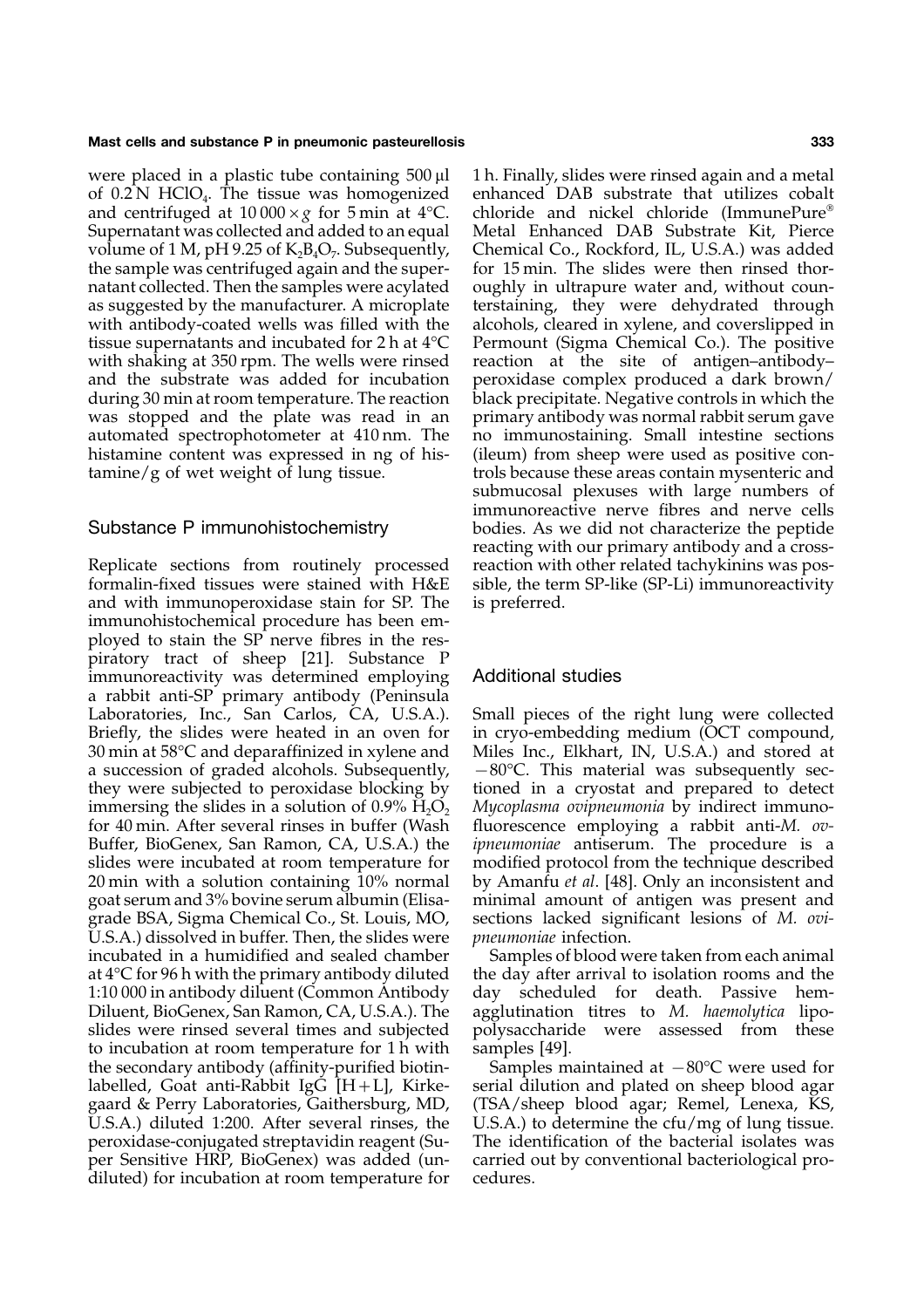The numbers of MCs as well as histamine con-<br>centrations were separately subjected to stat-<br>istical comparisons. Each group receiving the 7 Dimitriadou V, Rouleau A, Dam Trung Tuong M et bacterial challenge was compared with the cor-<br> *al.* Functional relationship between mast cells and C-<br>
responding control at the same time period em-<br>
sensitive nerve fibres evidenced by histamine H<sub>3</sub>-reresponding control at the same time period em-<br>ploying a two-tailed Student's *t*-test [\[50\]](#page-10-0). The eptor modulation in rat lung and spleen. *Clin Sci* 1994;<br>procedures were carried out assuming in-<br> $\frac{87:151-63}{8}$ . dependent samples and equal variances, except mast cell communication *in vitro* occurs via the neuro-<br>for comparisons at 15 days where an *F*-test peptide substance *P. J Immunol* 1999; **163**: 2410–5. for comparisons at 15 days where an *F*-test peptide substance P. *J Immunol* 1999; **163**: 2410–5. showed unequal variances and therefore, a Stu-<br>dent's t-test for unequal variances was utilized proteinase-activated receptor 2 induce inflammation by dent's *t*-test for unequal variances was utilized<br> [\[50\]](#page-10-0). Additionally, in the bacterial challenged<br>
groups, the non-inoculated (left) lungs were<br>
compared with the inoculated (right) lungs 11 Kradin R, MacLean J, Duckett using a two-tailed paired Student's *t*-test [\[50\]](#page-10-0). Waeber C, Pinto C. Pulmonary response to inhaled An analysis of variance (one-way classification) antigen. Neuroimmune interactions promote the re-<br>ruitment of dendritic cells to the lung and the cellular was used to compare the different time points<br>within each treatment [\[50\]](#page-10-0). When a significant<br>F value was recognized a subsequent Tukey's 12 Woolf CI. Costigan M. Transcriptional and post*w*-test was employed to identify the differences translational plasticity and the generation of in-<br>among the means at the different time points flammatory pain. *Proc Natl Acad Sci USA* 1999; **96**: among the means at the different time points flammator flammatory pain. **Process**  $P$ <sup>199</sup>; **Process**  $P$ <sup>199</sup>; **Process**  $P$ <sup>199</sup>; *Process*  $P$ <sup>199</sup>; *Process*  $P$ <sup>199</sup>; *Process*  $P$ <sup>199</sup>; *Process*  $P$ <sup>199</sup>; 7723–30. [\[50\]](#page-10-0). The level of significance for all of the pro- 13 Neumann S, Doubell TP, Leslie T, Woolf CJ. In- cedures was *<sup>P</sup>*=0.05. flammatory pain hypersensitivity mediated by pheno-

advice with the statistical procedures. This work was *J Physiol* 1997; 273: L1073–81.<br>supported in part by USDA/NRI Project # 970-2654. 16 Angen O, Mutters R, Caugant R. Ramı´rez-Romero receives financial support from Taxonomic relationships of the [*Pasteurella*] *haemolytica* CONACYT and Universidad Autónoma de Nuevo León, México. **and 16S rRNA** sequencing with proposal of *Mannheimia* 

- modulators of host defense in the lung. *Front Biosci* 1997; 2: 78-88.
- at sites of infection through TNF- $\alpha$ . *Nature* 1996; **381**: **genesis of**  $\frac{77-80}{49 \cdot 98-101}$ 77–80. **49**: 98–101.
- 
- 4 Inoue Y, King TE Jr, Tinkle SS, Dockstader K, Newman LS. Human mast cell basic fibroblast growth factor in

### <span id="page-9-0"></span>**334 R. Ramı´rez-Romero** *et al.*

- Statistical analysis **Statistical analysis** 5 Reynolds RN, Holmes MD, Scicchitano R. Role of tachykinins in bronchial hyper-responsiveness. *Clin Exp Phar-*
	-
	- istical comparisons. Each group receiving the 7 Dimitriadou V, Rouleau A, Dam Trung Tuong M *et*
	-
	-
	-
	- 11 Kradin R, MacLean J, Duckett S, Schneeberger EE, Waeber C, Pinto C. Pulmonary response to inhaled
	- 12 Woolf CJ, Costigan M. Transcriptional and post-
	- typic switch in myelinated primary sensory neurons. *Nature* 1996; **384**: 360–4.
- 14 Pérez Fontán II, Cortright DN, Krause IE *et al*. Substance P and neurokinin-1 receptor expression by intrinsic **Acknowledgements** airway neurons in the rat. *Am J Physiol* 2000; **<sup>278</sup>**: L344–55.<br>15 Killingsworth CR, Shore SA, Alessandrini F, Dey RD,
- We thank B. Riesen, Dr R. F. Rosenbusch and J. M. Paulauskis JD. Rat alveolar macrophages express pre-<br>Fosse for technical assistance, and T. J. Benson for protachykinin gene-I mRNA-encoding tachykinins. Am
	- 16 Angen O, Mutters R, Caugant DA, Olsen JE, Bisgaard M. *haemolytica* gen. nov., comb. nov., *Mannheimia granulomatis* comb. nov., *Mannheimia varigena* sp. nov. *Int J Syst Bacteriol* 1999; **49**: 67–86.
- 17 Dungworth DL. The Respiratory System. In: Jubb KVF, **References** Kennedy PC, Palmer N, Eds. *Pathology of Domestic Animals*, 4th edn. San Diego: Academic Press, 1993:
- 539–699.<br>18 López A. Respiratory System. In: Carlton WW, McGavin 1 Abraham SN, Thankavel K, Malaviya R. Mast cells as 18 López A. Respiratory System. In: Carlton WW, McGavin modulators of host defense in the lung. *Front Biosci* MD, Eds. *Thomson's Special Veterinary Pathology*, 2 edn. 5t. Louis: Mosby, 1995: 116–74.<br>19 Ramírez-Romero R, Brogden KA. The potential role of
- 2 Malaviya R, Ikeda T, Ross E, Abraham SN. Mast cell 19 Ramírez-Romero R, Brogden KA. The potential role of modulation of neutrophil influx and bacterial clearance the Arthus and Shwartzman reactions in the pathomodulation of neutrophil influx and bacterial clearance the Arthus and Shwartzman reactions in the patho-<br>at sites of infection through TNF- $\alpha$ . Nature 1996: 381: genesis of pneumonic pasteurellosis. Inflamm Res 2000;
- 3 Cairns JA, Walls AF. Mast cell tryptase stimulates the 20 Chen W, Alley MR, Manktelow BW, Davey P. Mast synthesis of type I collagen in human lung fibroblasts. cells in the ovine lower respiratory tract: heterogeneity,<br> *Clin Invest* 1997; 99: 1313–21. The overloogy and density. Int Arch Allergy Appl Immunol morphology and density. *Int Arch Allergy Appl Immunol* 1990; **93**: 99-106.
	- LS. Human mast cell basic fibroblast growth factor in 21 Ramírez-Romero R, Gallup JM, Sonea IM, Ackermann pulmonary fibrotic disorders. Am J Pathol 1996; 149: MR. Dihydrocapsaicin treatment depletes peptidergic MR. Dihydrocapsaicin treatment depletes peptidergic 2037–54. nerve fibres of substance P and alters mast cell density